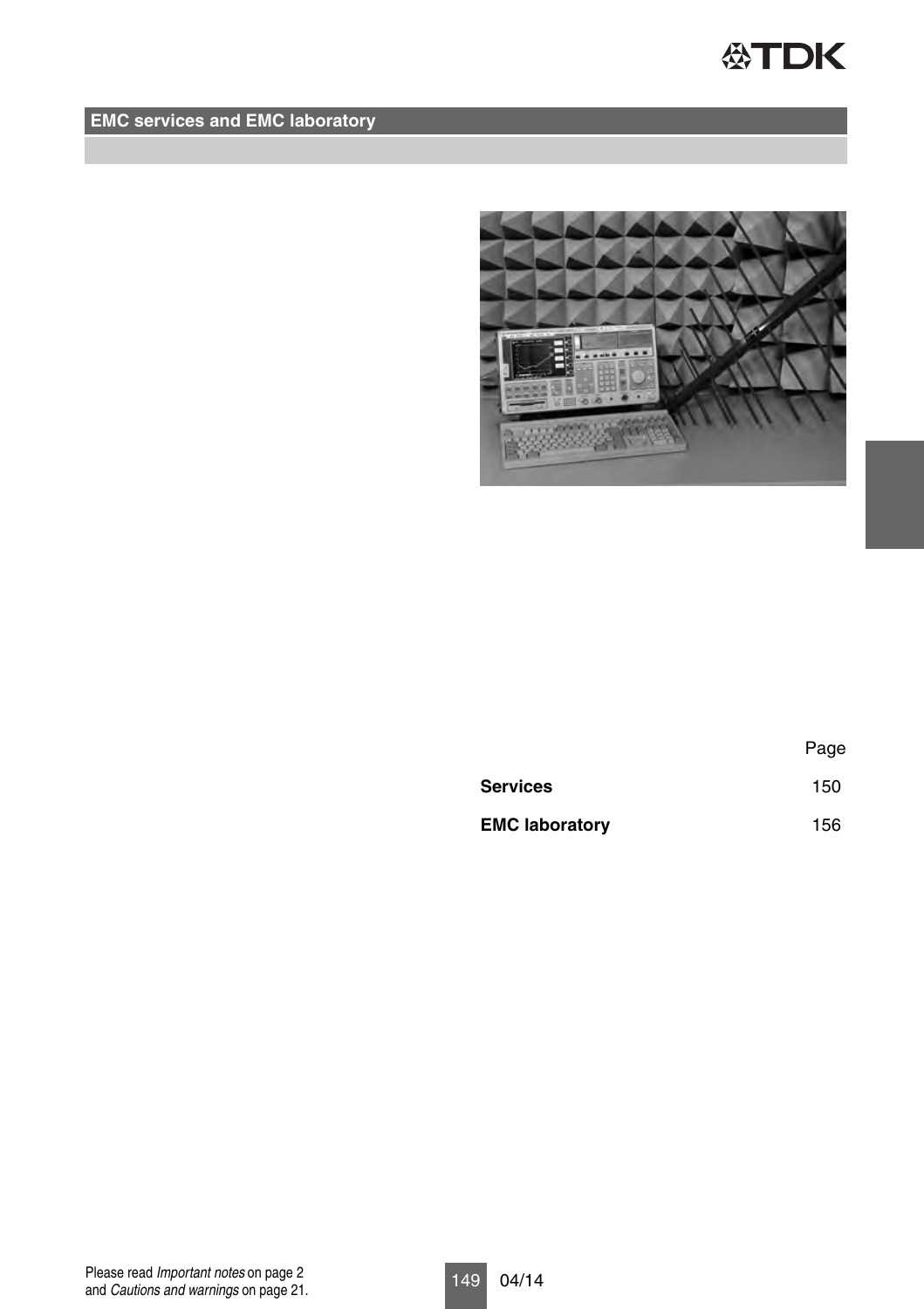# **公丁口K**

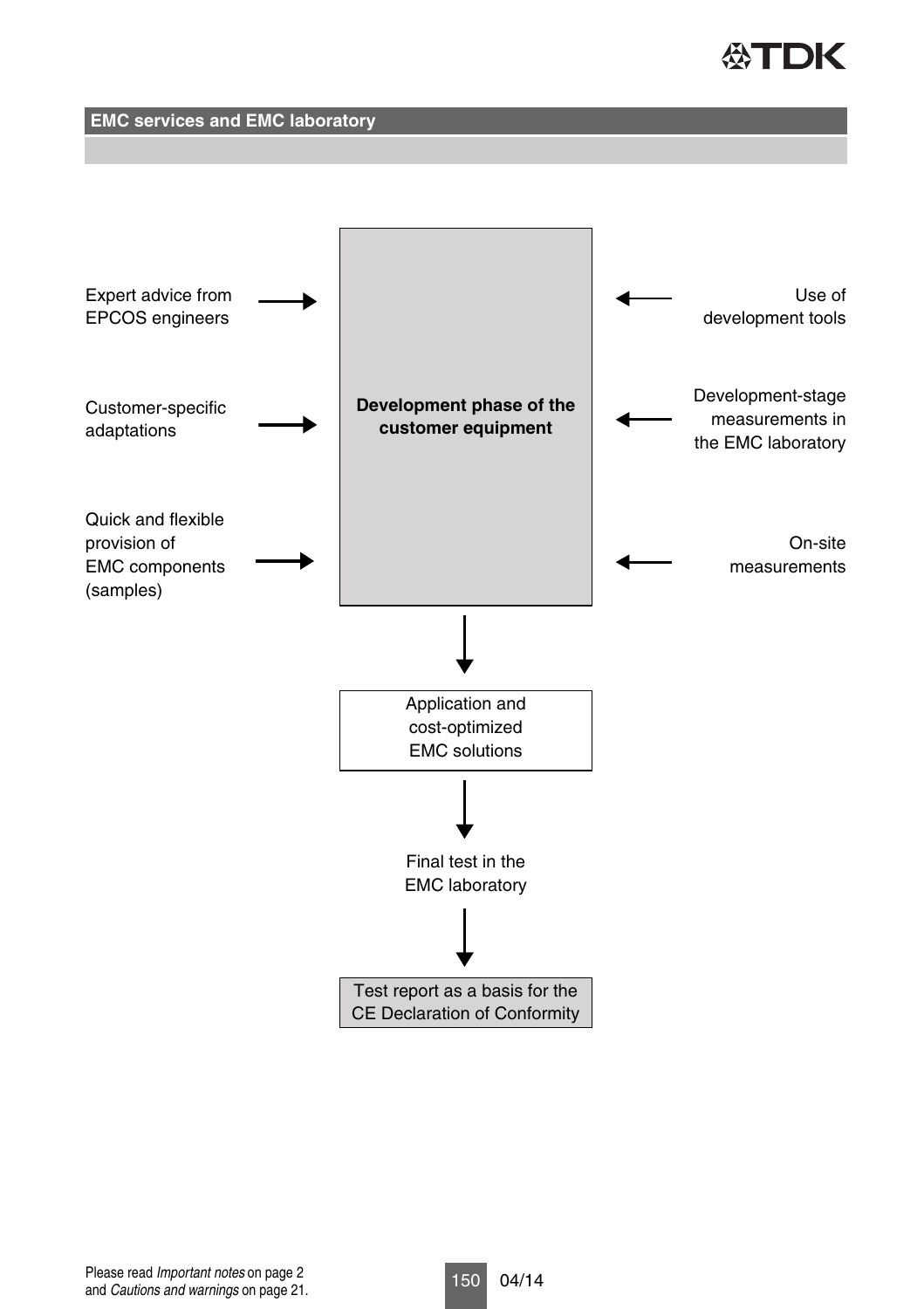

#### **1 Expert advice by EPCOS engineers**

Experienced engineers with comprehensive know-how about numerous electrical and electronic equipment and installations and their specific EMC behavior are available to offer their advice from the beginning of a project. Our specialists would be pleased to help you develop an individual cost-effective EMC solution, either by telephone or on site in the event of more complex problems.

#### **2 Development-stage tests in the EMC laboratory**

To support our customers with their EMC problems and for basic examinations in the application of EMC components, we run an extensively equipped EMC laboratory in Regensburg (see Section 7 "EMC laboratory"). It is used to determine cost-effective EMC solutions for equipment, installations and machines so that the applicable limits are observed.

#### **3 Customer-specific filters and chokes**

EPCOS offers a wide range of standard filters and chokes which cover most of our customers' applications. In some cases, however, it may be necessary for technical or cost reasons to develop products matched to the customer's requirements. In selecting suitable solutions, the customer may call upon an experienced team of engineers. The decision to go for a specific adaptation or a standard series must be taken on a case-by-case basis.

Figure 1 shows the relationship between relative price and number of items. At low item numbers, the use of standard filters and chokes is recommended in most cases. These are quickly available, have been tried and tested in many applications and are usually less expensive than specific solutions. At very high item numbers, a solution adapted precisely to the customer's requirements can be a better option, and can also be incorporated cost-effectively into the equipment.

The inclusion of our EMC experts at an early stage can reduce total system costs thanks to the optimum matching of the frequency converter/filter system. In addition, development times can be shortened, so that the end product can reach the market more quickly and the customer gains a decisive competitive advantage.



Figure 1 Relationship between relative price and number of items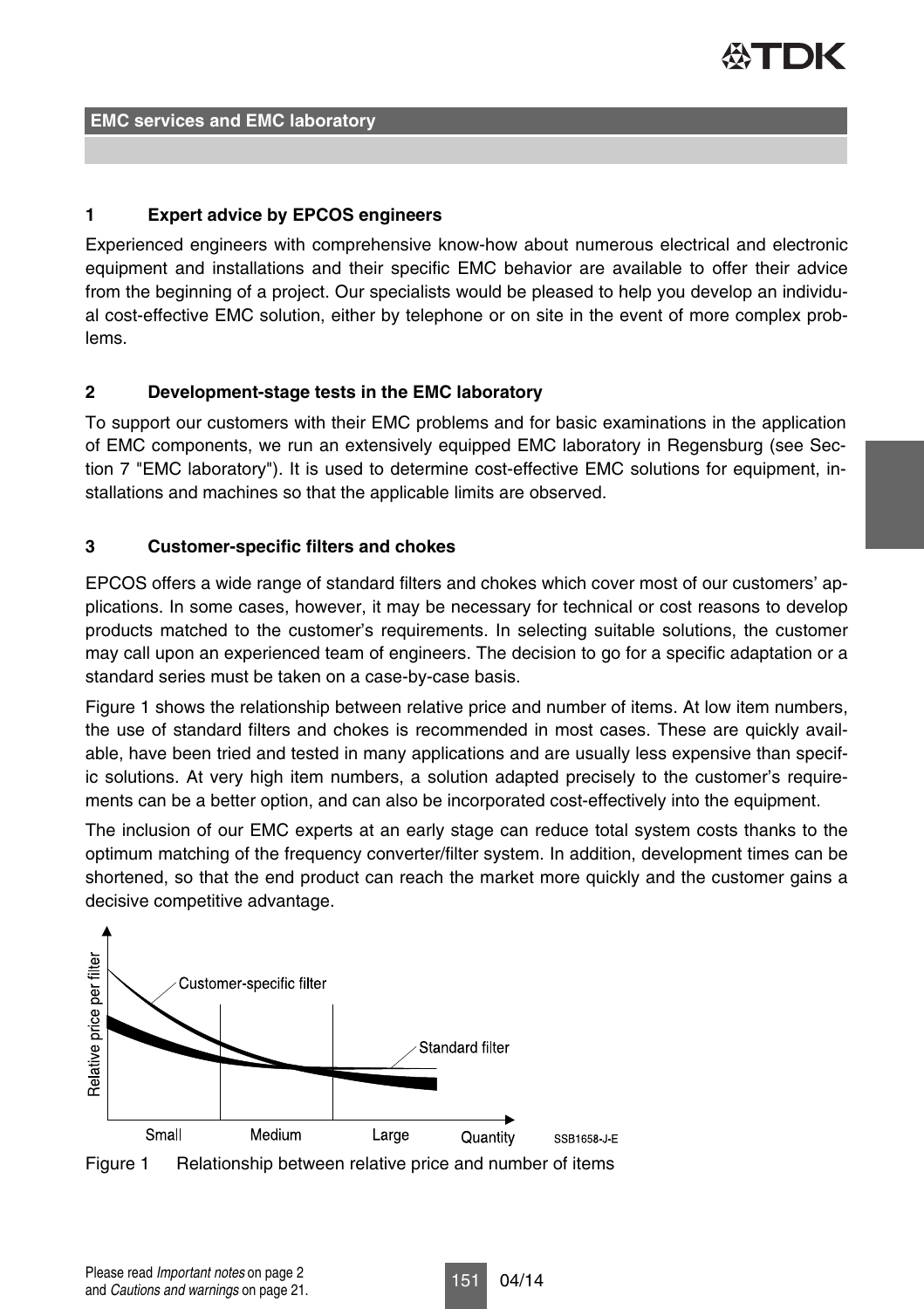

#### **4 Solving problems in on-site tests**

In addition to the facilities of the EMC laboratory, EPCOS offers direct collaboration with equipment manufacturers. Our engineers have extensive expertise in the entire field of EMC as well as many years of experience in the application of EMC components. Thanks to the close cooperation between the equipment manufacturers and EPCOS, optimal and cost-effective results are quickly obtained.

- **Helping in localizing interference sources**
- **Appropriate prototypes are provided for interference suppression tests, with a range of sample components**
- **Fast creation of optimal, cost-effective solutions by experienced personnel**
- **Customer-specific components can be developed more quickly**
- Recommendations for EMC measures such as shielding, grounding, EMC **components, chokes and EMC filters**
- **Close cooperation between the customer and EMC engineers**
- **Shorter development times by task simulation**

A large selection of transportable equipment is available to carry out the measurements and services listed above

**directly at the customer's premises**

if required.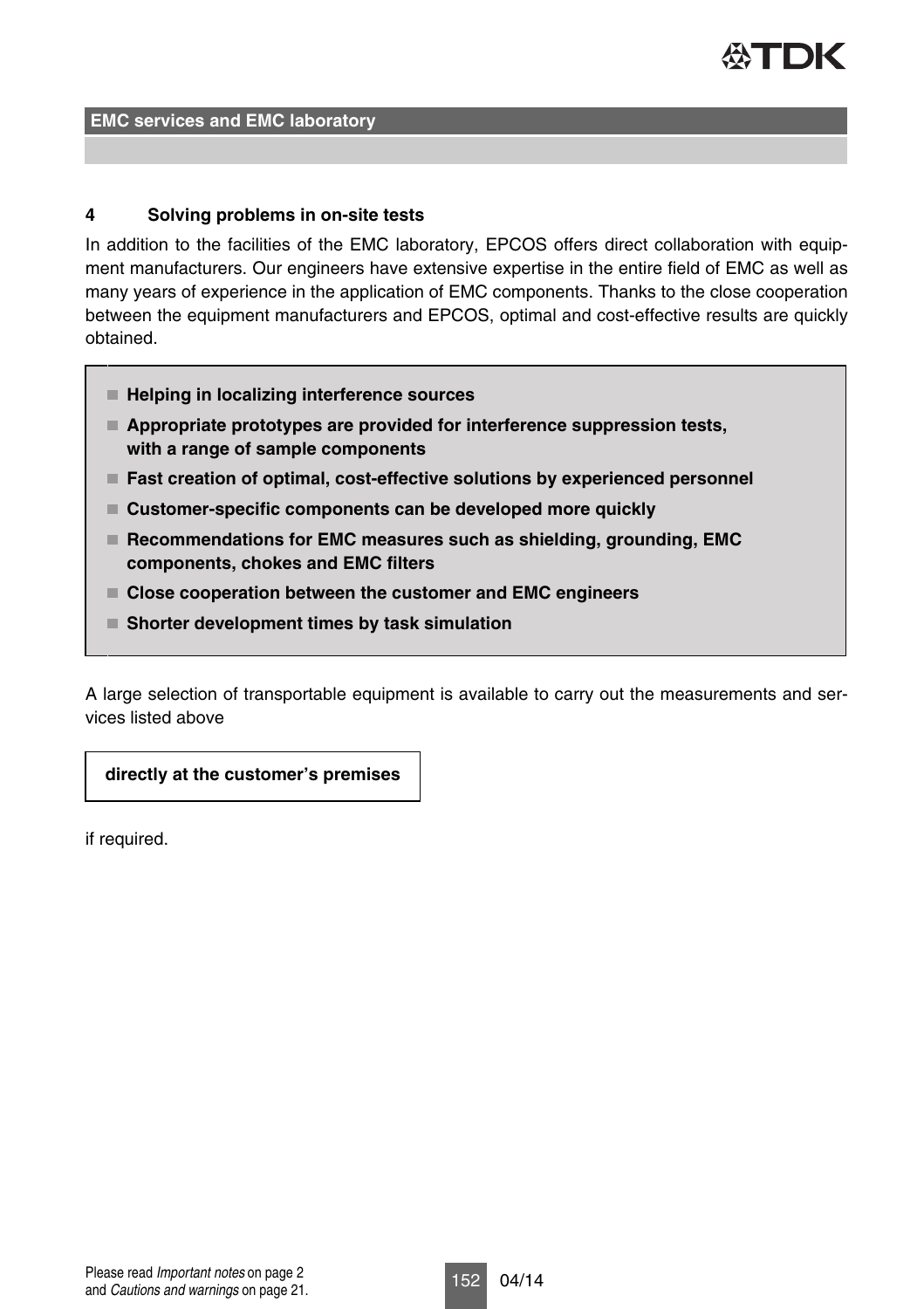

#### **5 Rapid provision of sample filters or chokes and standard components**

Irrespective of whether you go for standard or customer-specific filters or chokes, EPCOS can always provide you quickly with the corresponding product.

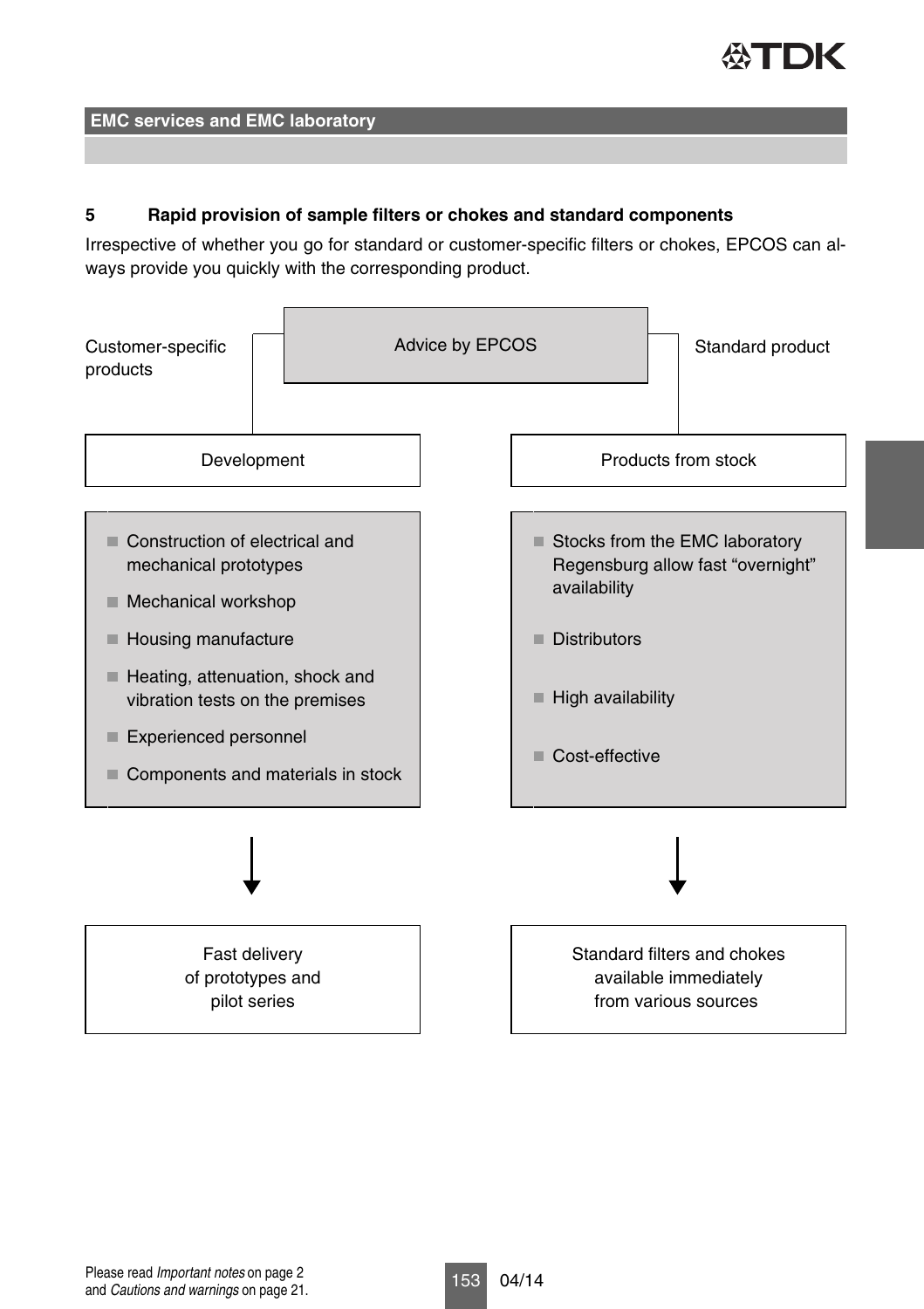

#### **6 Simulation as a tool for filter selection and optimization**

Simulations emulate real functions and properties with the aid of models calculated by means of appropriate software on a computer. This may be a network simulator (SPICE<sup>1)</sup>), a two or threedimensional finite-element simulator or a mathematical description in a computer algebra system.

#### **6.1 Simulation applications**

The following tasks are increasingly solved at EPCOS with the aid of simulation:

#### **Virtual prototyping**2)**:**

- $-$  Results-oriented development
- Fewer tests required
- $-$  Faster development
- Reduced costs
- $-$  Optimization with respect to volume and weight

#### **Modeling**:

- $-$  Producing suitable models of components and filters
- Support for our customers
- Analysis of physical characteristics
- $-$  Derivation of improvement approaches

#### **Simulating filters in their operating environment**:

- Analysis of filter topologies
- $-$  Selection aid for new customer developments
- $-$  Reducing the number of prototype filters
- Support for system optimization
- $-$  Securing quality and operating life

#### **Analyzing and eliminating undesired side effects**:

- Analyzing secondary effects before building prototypes
- $-$  Fewer complex test configurations
- Analysis of hard-to-handle exceptions

#### **Tolerance and product quality analysis**:

- $-$  Considering tolerances as early as the development stage
- $-$  Cost optimization vis-à-vis the production process and customer
- $-$  Satisfying APQP<sup>3)</sup> requirements and monitoring quality

1) SPICE = Simulation Program with lntegrated Circuit Emphasis

- 2) A digital development process based on 3D and calculation models
- 3) APQP = Advanced Product Quality Planning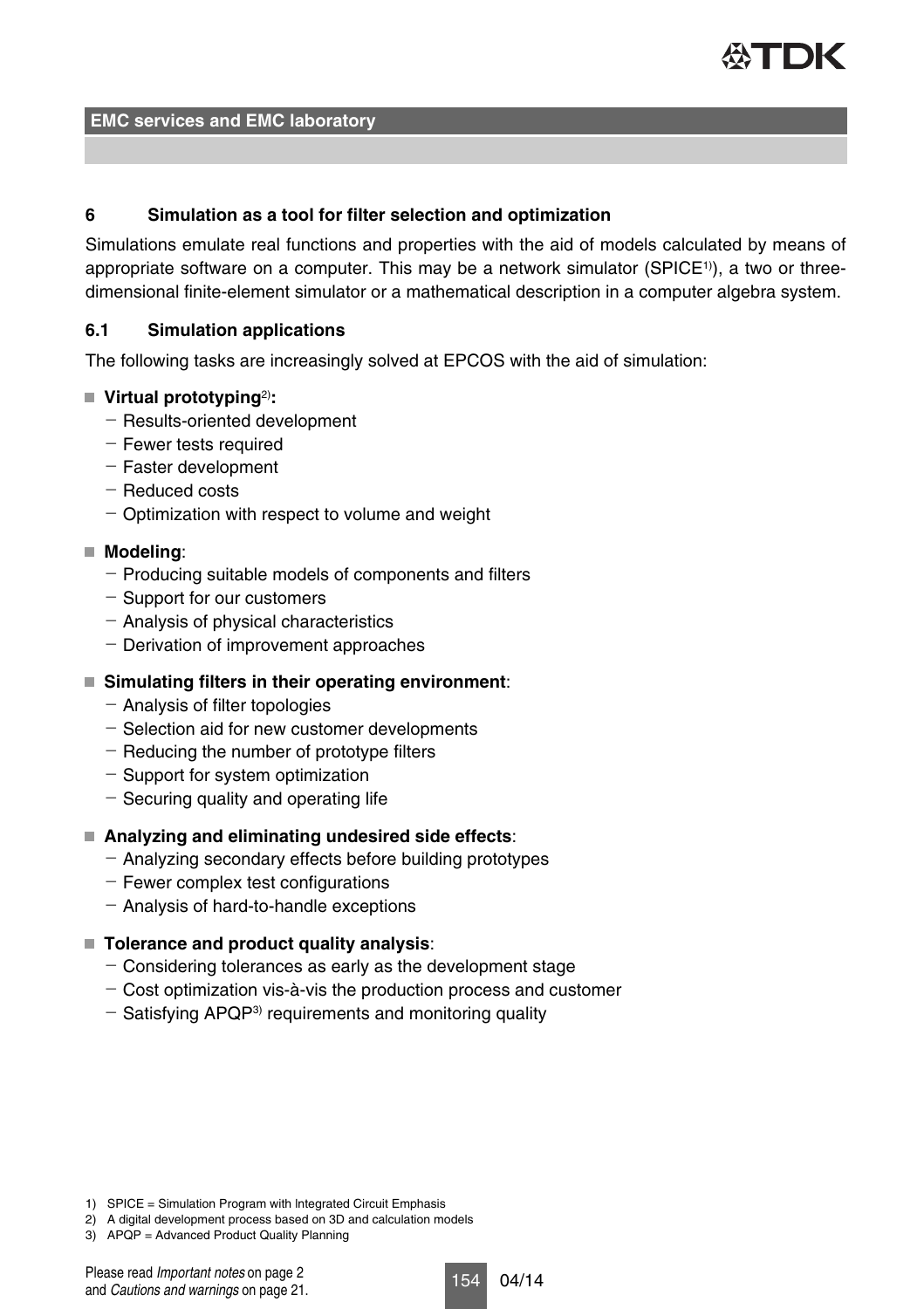

#### **6.2 Simulations at EPCOS AG**

EPCOS uses a wide range of simulation methods for the product development stage in order to offer our customers optimum products with short development times.

Mathematical descriptions are used to calculate basic dimensioning parameters, to estimate the parasitic properties of the components to be developed and to analyze fundamental physical principles.

The finite element method (FEM<sup>4)</sup>) is used to dimension inductive components and to optimize geometries with respect to various requirements. Simulations of electric or magnetic fields and mechanical or thermal simulations are used.

Various network simulators are used to estimate or simulate the electrical properties of complete filters and their behavior in their operating environment in order to optimize the behavior of the component or filter in the application. This can be done at EPCOS or at the customer's premises with models of our filters.

Filter modeling is based on real simulations of the filter components by means of corresponding models of resistors, chokes or capacitors, which are in their turn based on physical models. This approach allows inferences to be made about the physical causes of various effects and behaviors with a view to developing optimizations. In the event of insufficient accuracy, parasitic effects are adapted and integrated by extending the simulation models to the measured reality.

Major time and cost expenditures are required to make the models available to our customers in the desired high quality. We can currently produce reliable models in the sector of small-signal analysis for chokes and filters. Simulations of the entire application in the time domain necessitate a knowledge of the relevant system parameters and the use of simplified models.

In order to further extend our expertise and experience in the sector of simulation and modeling, we are highly interested in working together not only with our customers but also with other partners.

4) A numerical procedure for solving partial differential equations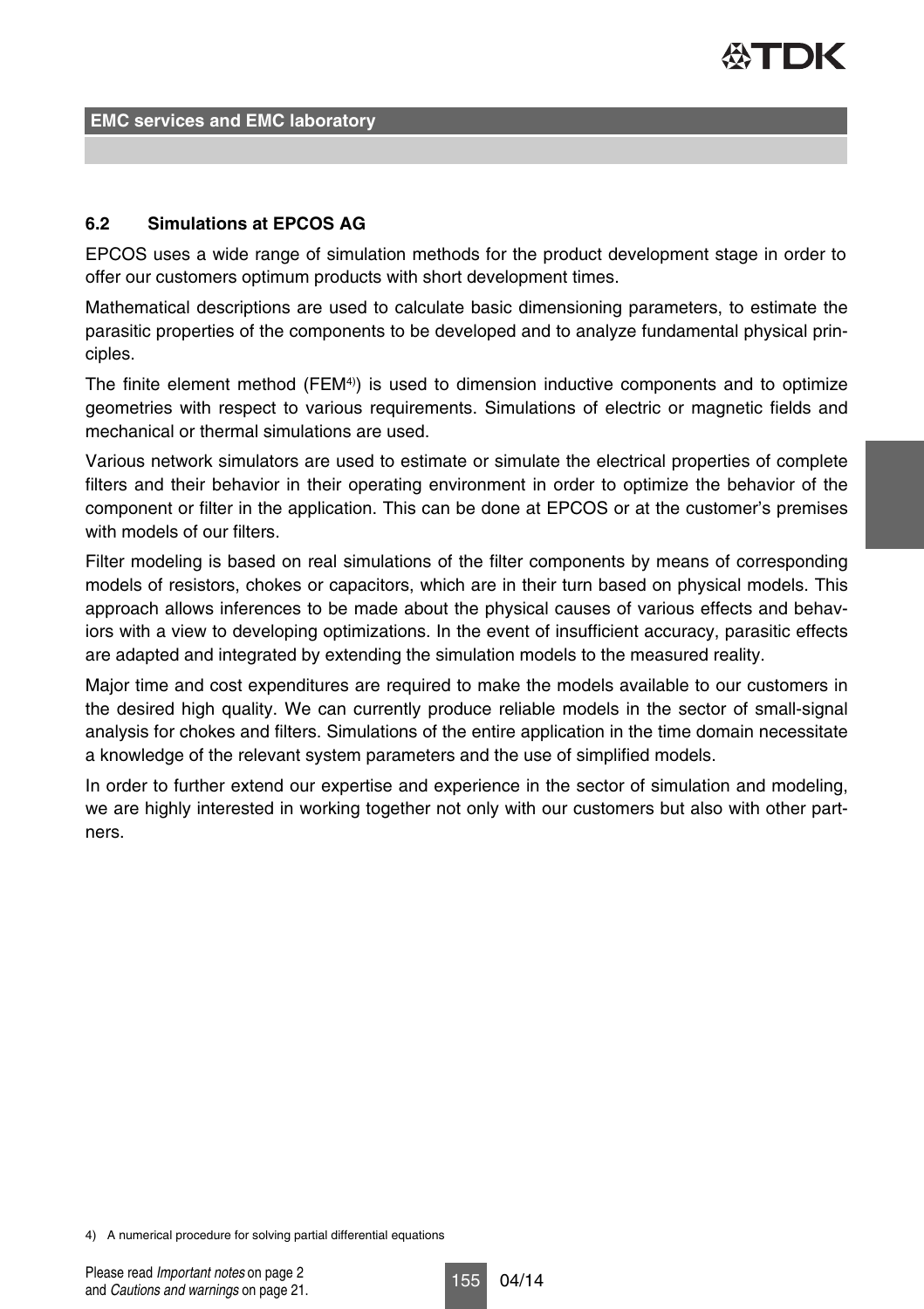#### **7 EMC laboratory**

The EMC laboratory in Regensburg has been accredited as a test laboratory since October 1994, and is approved to the latest quality standard for laboratories, namely DIN EN ISO/IEC 17025. These standards ensure the consistent independence, unbiased character and integrity of the measurement and test results. The many years of experience in the entire field of EMC (Europe's first absorber hall 1963) and active collaboration in national and international EMC standardization bodies represent an outstanding basis for meeting all customer requirements in this sector.

The distinction must be stressed here between the terms test laboratory and certification body. The EMC laboratory in Regensburg/Germany is an accredited test laboratory which tests products and issues test reports on the basis of which the manufacturers can issue their conformity declarations. These do not comprise development-accompanying measurements, although the latter are naturally also carried out. A cerification of products is not provided according to the EMC legislation.

#### **7.1 Facilities**

An absorber hall for 10 m test section with a rotary disk of 4.8 m diameter (can take up to 4 t) as well as five test stations for conducted interference in shielded cabinets.

#### **7.2 Equipment**

| <b>Emissions</b>       |                   | <b>Noise immunity</b> |                     |
|------------------------|-------------------|-----------------------|---------------------|
| Test receivers         | 9 kHz to 30 MHz   | Signal generators     | 9 kHz to 230 MHz    |
| FFT test receivers for | to 30 MHz (1 GHz) | Power amplifiers      | 25 W to 250 W       |
| real-time analysis     |                   |                       |                     |
| LISN <sub>5</sub>      | to 350 A, 690 V   | Pulse generators      | EN 61000-4-2<br>ESD |
| Oscilloscopes          |                   |                       | Burst EN 61000-4-4  |
| Probes                 |                   |                       | Surge EN 61000-4-5  |
| Current clamps         |                   | Coupling networks     |                     |
| Harmonics test station | $3 \times 16$ A   | Capacitive coupling   |                     |
|                        |                   | clamps                |                     |
| Flicker test station   | $3 \times 16$ A   | Inductive coupling    |                     |
|                        |                   | clamps                |                     |
| Network analysis       |                   |                       |                     |
| Leakage current        | to 100 kHz        |                       |                     |
| analysis               |                   |                       |                     |

Measurement and test equipment for conducted electromagnetic interference:

5) LISN = Line impedance stabilization network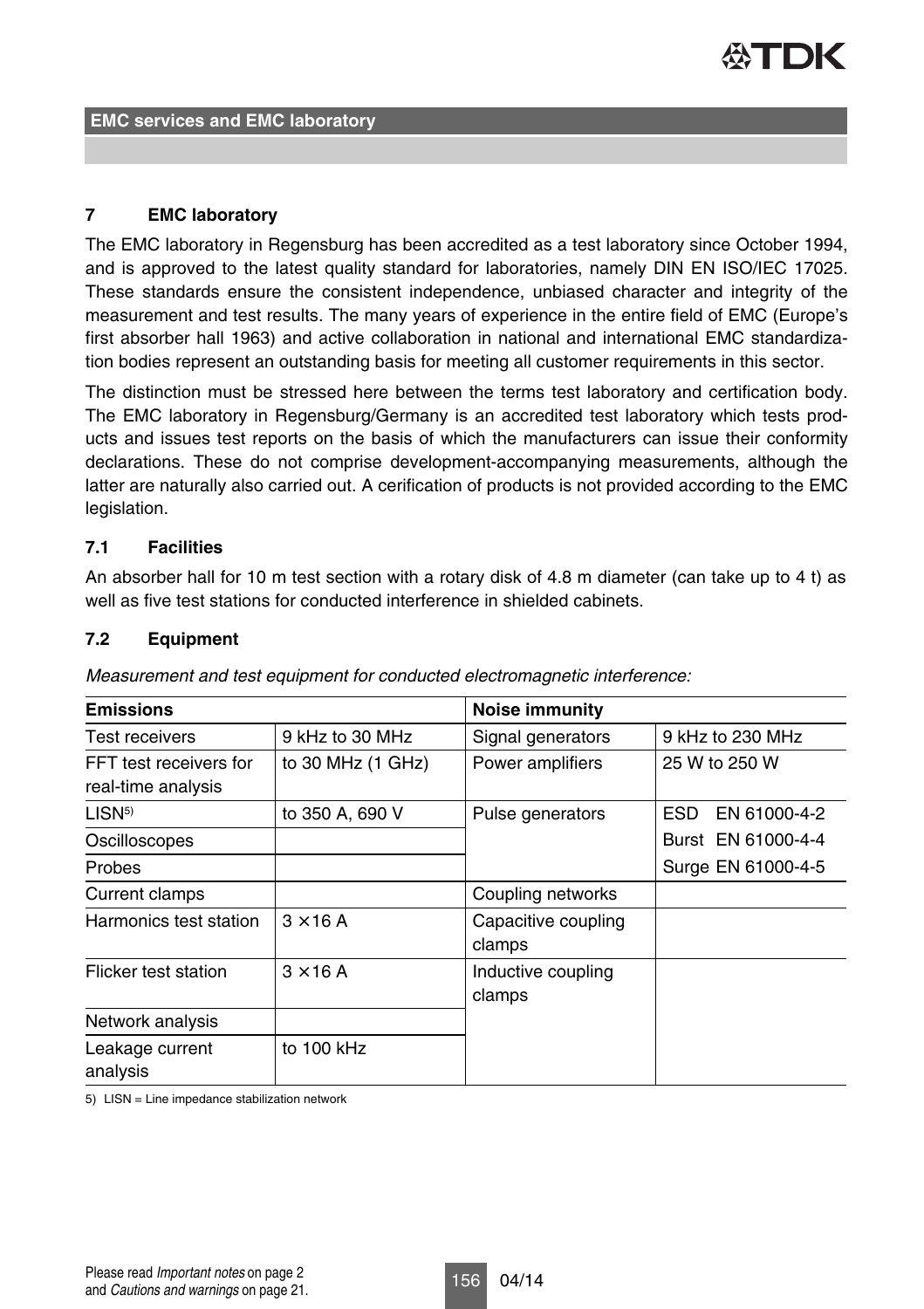| <b>Emissions</b>                             |                  | <b>Noise immunity</b> |                |  |
|----------------------------------------------|------------------|-----------------------|----------------|--|
| Test receivers                               | 9 kHz to 26 GHz  | Signal generators     | 9 kHz to 4 GHz |  |
| FFT test receivers for<br>real-time analysis | to 1 GHz         | Power amplifiers      | 25 W to 250 W  |  |
| Aerials                                      | 10 kHz to 18 GHz | Aerials               |                |  |
| Absorber clamps                              | 30 MHz to 1 GHz  | Directional couplers  |                |  |
|                                              |                  | Additional absorbers  |                |  |

Measurement and test equipment for radiated electromagnetic interference:

The comprehensive range of equipment of the laboratory allows tests to be carried out on the basis of many applicable national and international EMC standards (see Chapter "General technical information", Section 1.8).

Figure 2 shows a selection of the tests that we offer. Tests on the basis of other relevant EMC specifications can naturally also be carried out. We would be happy to discuss your individual requirements at any time.

#### **Selection of tests conducted in the EMC laboratory**

- **Conducted interference, also under rated load**
- **Field strength measurements with 10 m measurement section**
- **Immunity test to 20 V/m**
- **Low-frequency system perturbations to 16 A**
- **Flicker test; tests for voltage dips, fluctuations and short-term interruptions**
- **Burst test**
- Surge test
- **ESD test**

Figure 2 Selection of tests in the EMC Laboratory Regensburg/Germany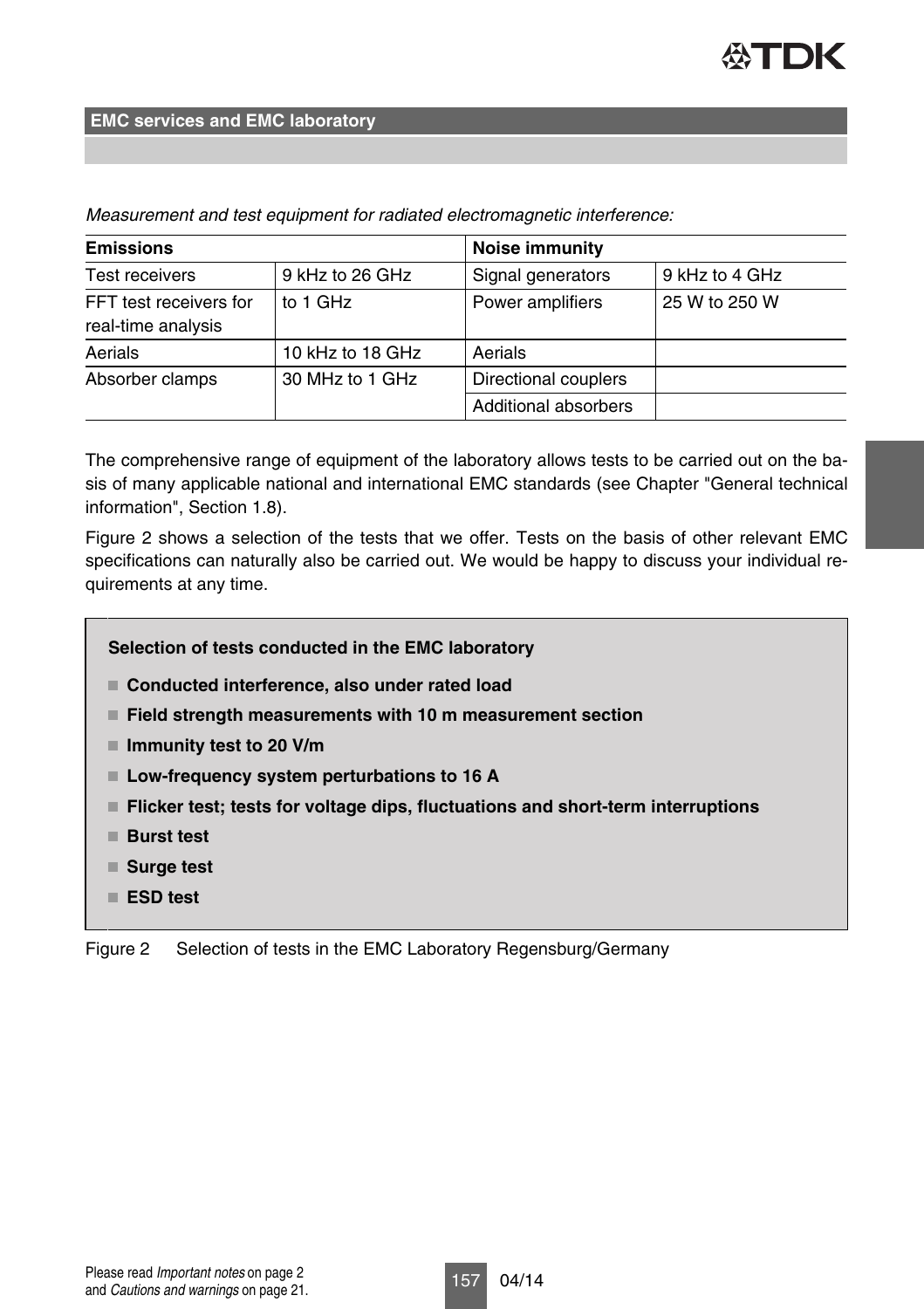

In order to design the tests as simply as possible for our customers while still carrying them out under realistic conditions, many auxiliary installations are already in place on site. They include

- Loading stands for converter tests up to 90 kW
- Power supplies to 100 A (400 V)
- Various DC sources
- Waste gas extractor
- $\blacksquare$  Transformers for measurements at various nominal voltages (to 690 V)
- Water connections for DUTs

The laboratory is located on the ground floor. Doors allow ground-level access for large-volume and very heavy equipment.

We place great value on maintaining a high quality standard, whether for development tests or final EMC tests. Regular calibration and internal checking of our test equipment is a matter of course, but we place equal value on the experience and training of our staff. The test documentation can be made available in either English or German.

All equipment and information entrusted to us by our customers are naturally treated with absolute discretion. We are happy to conclude a *non-disclosure agreement* with you at your request.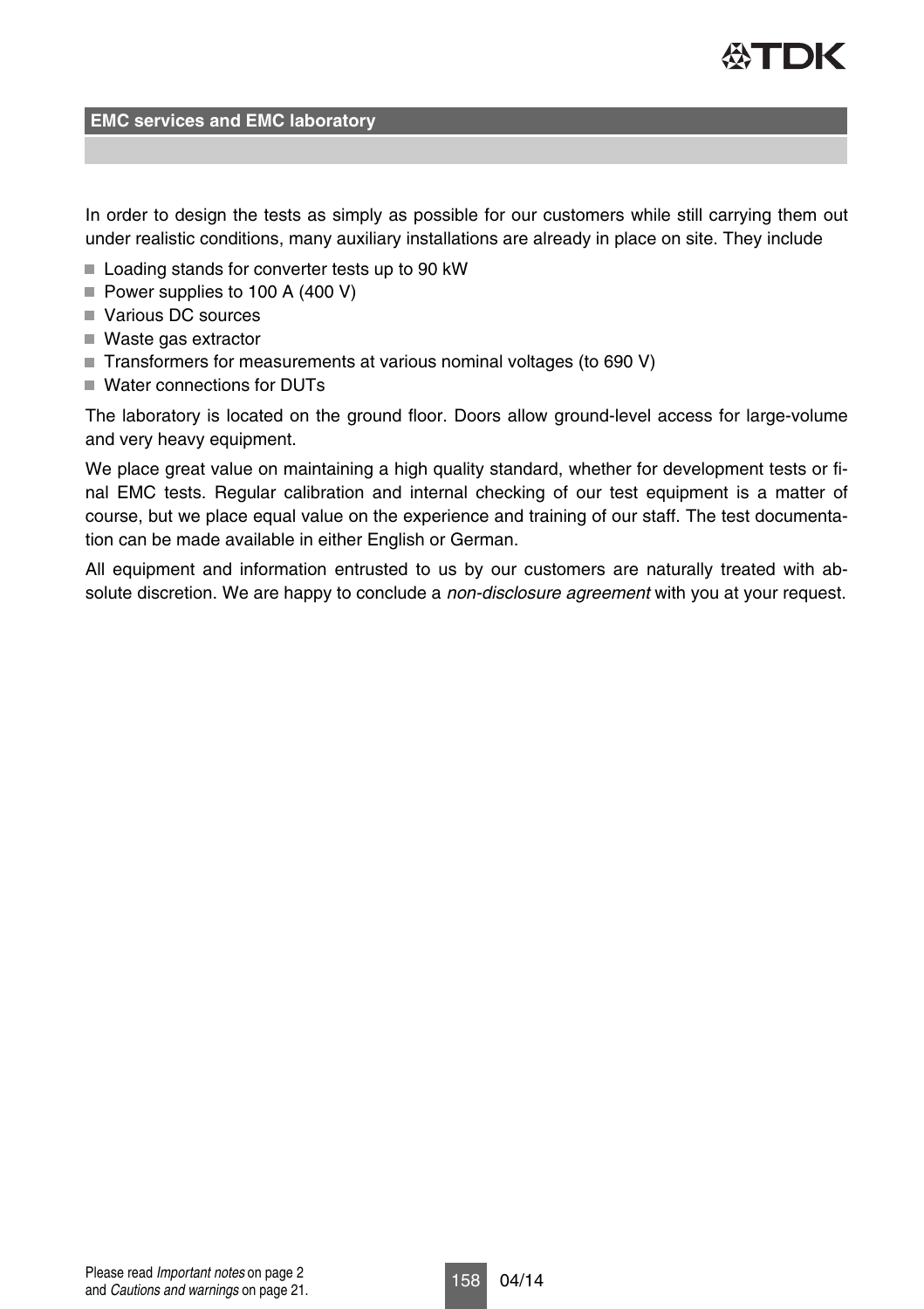## **公TDK**

**EMC services and EMC laboratory**

#### **7.3 Accreditation document and site plans**



Figure 5 Accreditation document for the EMC laboratory Regensburg



#### **EMC Laboratory, site plan**

Figure 6 EMC Laboratory Regensburg, site plan